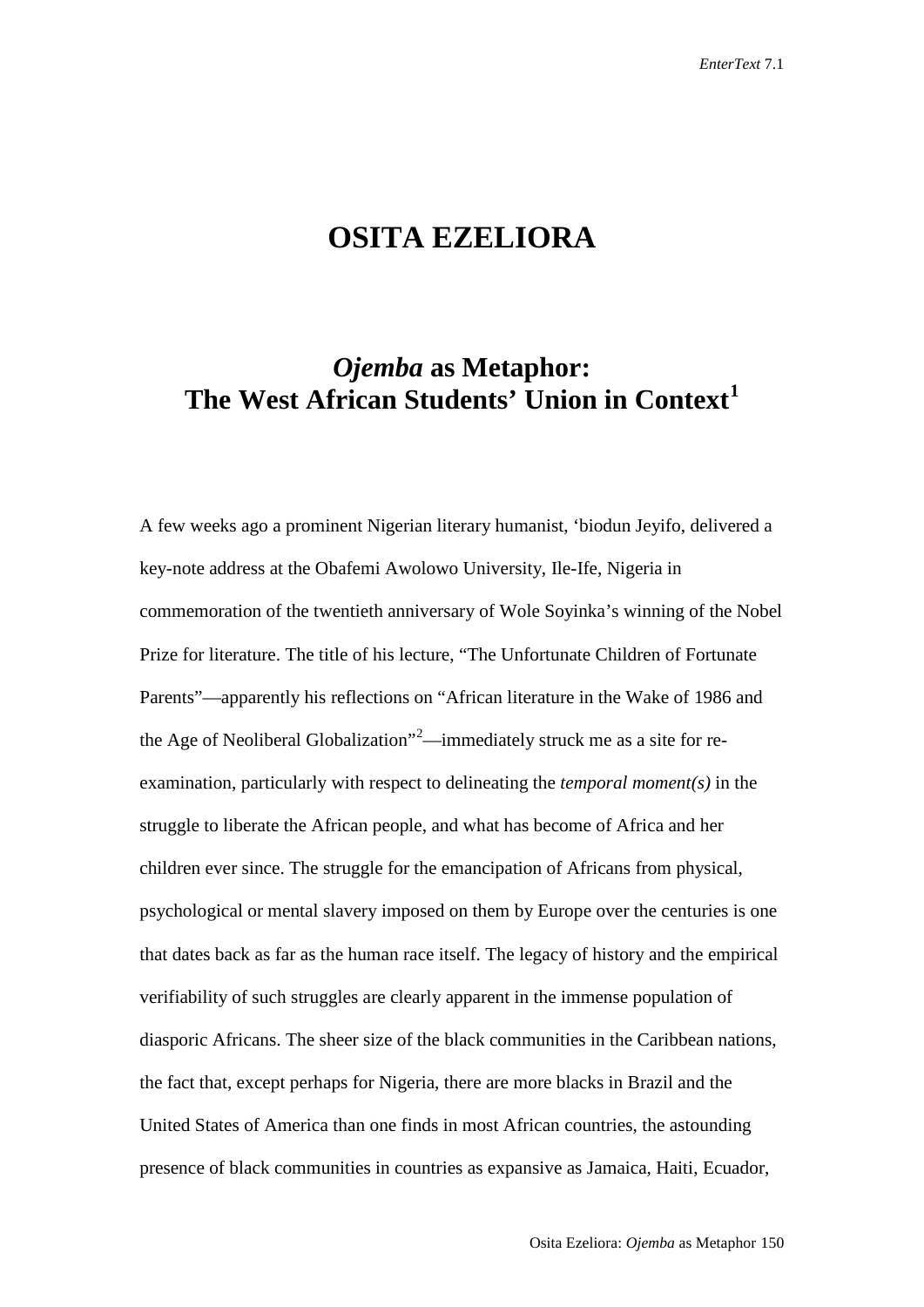Cuba, Mexico, Argentina, to mention just a few, are some of the constant reminders of the many injustices of history, which in our peculiar circumstances, we simply have to confront head-on, whatever the consequences. At another level, however, they affirm continuities that have finally emerged in the fanciful idiom of "globalization."

I am supposed to be speaking this day on the historical and contemporary dimensions of the West African Students' Union, often simply referred to as WASU. I have taken the liberty to modify the title of the original topic assigned me, partly to escape from the anticipated tautologies implicit in such a rehash of assigned topics, but more fundamentally, to locate our present dilemma within the general background of its founding fathers in the mid-1920s. My choice of title, "*Ojemba* as Metaphor," easily captures the peculiar circumstances of every member of WASU here present. In the first instance, we are all united by the singular fact that we are *sojourners* on these shores. Ideally, South Africa *is* our "home," *should* be our "home," *must* be our "home," and *shall* always remain our "home." So saying, I am almost certain that not a few of you have been identified somewhere in South Africa as *Makwerekwere*, a pejorative way of identifying "foreigners," especially Africans from north of the Limpopo. Let me state from the outset, here, that each and every one of us belongs more to these shores than do so many of the people who have consistently referred to us as "foreigners." *Ojemba*—Igbo word for "the sojourner" or "the traveller"—is a reminder, then, that we are like water, and do not have enemies; we are like the dayold chicks: we pursue none, and he who pursues us will have to stumble endlessly. *Ojemba* is that man or woman who cherishes his/her friendship with people s/he encounters wherever s/he finds him-/herself; *Ojemba* holds no malice because s/he is constantly aware that the goodness s/he leaves behind is one that will forever be remembered; *Ojemba*, the sojourner, is the person of humility who is better defined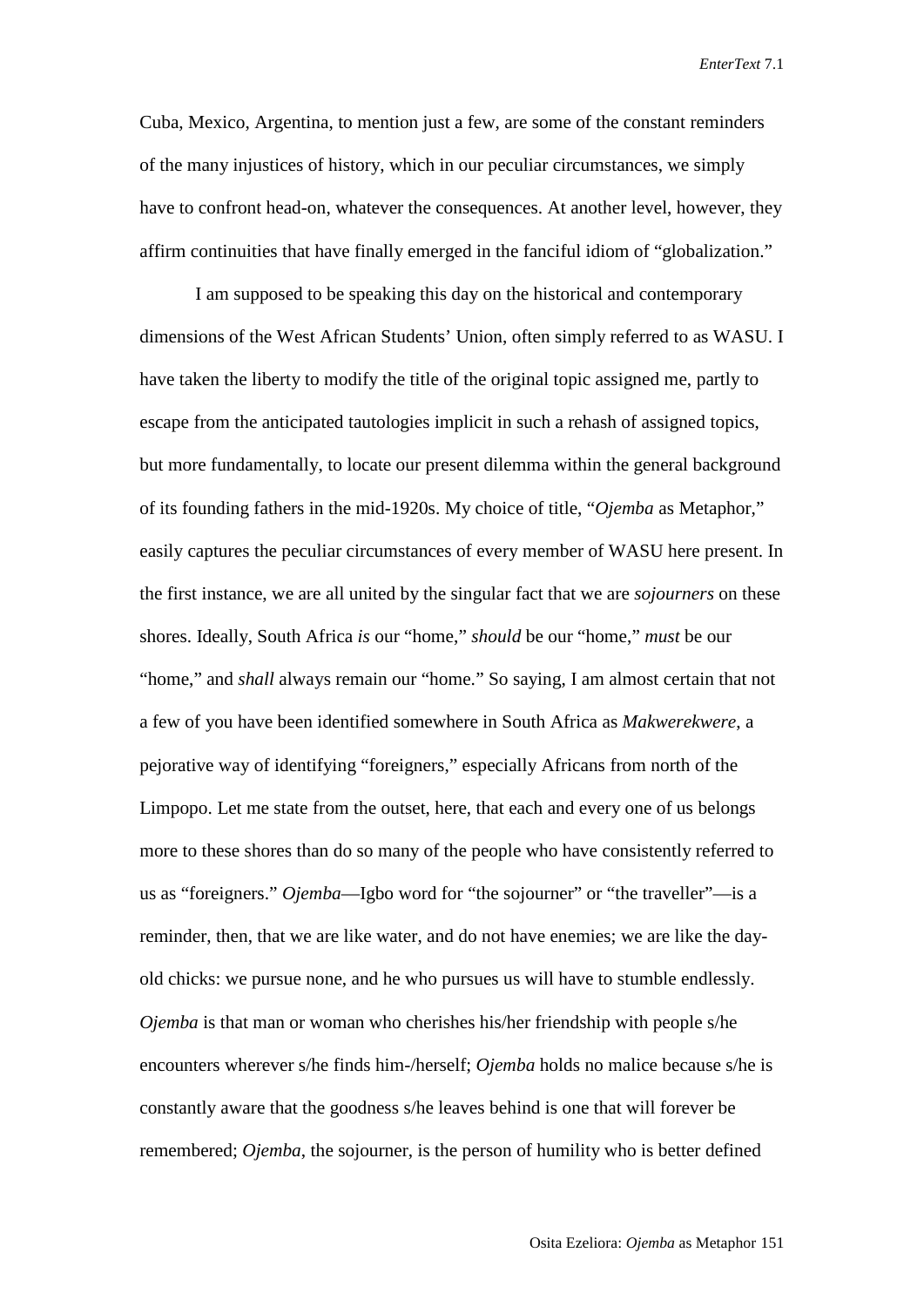by a sense of adventure and industry which, in the final analysis, are markers for the selfless human being whose personal self-abandonment often results in communal salvation—in whatever form it comes. Every WASU member is *Ojemba*, because many of us here could have been elsewhere acquiring resources for our personal aggrandizement. To this end, we remain, as the late musician, Fela Anikulapo-Kuti, sang, essentially what we are: *"water no get enemy."*

I have just mentioned the injustices of history. Was the West African passive in the midst of those moments of lunacy in the history of the black's humanity? You all know the answer to this question. I do not want to embark on the populist mission of recounting the place of West Africans in the overthrow of apartheid: this would amount to nothing less than unbridled garrulousness. We do know, at least, that as early as 1921, one of the most influential sons of West Africa, Dr J. E. K. Aggrey of the then Gold Coast, had arrived in South Africa, during which period he gave some of the sanest propositions ever made for racial harmony on this side of the planet. Dr Aggrey at this time already had two doctoral degrees, after having studied and taught in universities in the United States of America for over twenty years. He was a darling of many black South Africans at the time, and we find evidence of this in the prodigious documentations of some black South African contemporaries, such as T. D. Mweli Skota, Sol. T. Plaatje, and much later in the work of the Dhlomo brothers.<sup>[3](#page-12-2)</sup> It is remarkable that when Dr Aggrey originally made attempts to secure a teaching position in South Africa, the then government of the "Union of South Africa" turned down his request. When he was later invited for the position, he politely declined the offer. Dr Aggrey returned to the United States of America, and was later to serve as Deputy Principal of Achimota College in the Gold Coast. He died in 1927.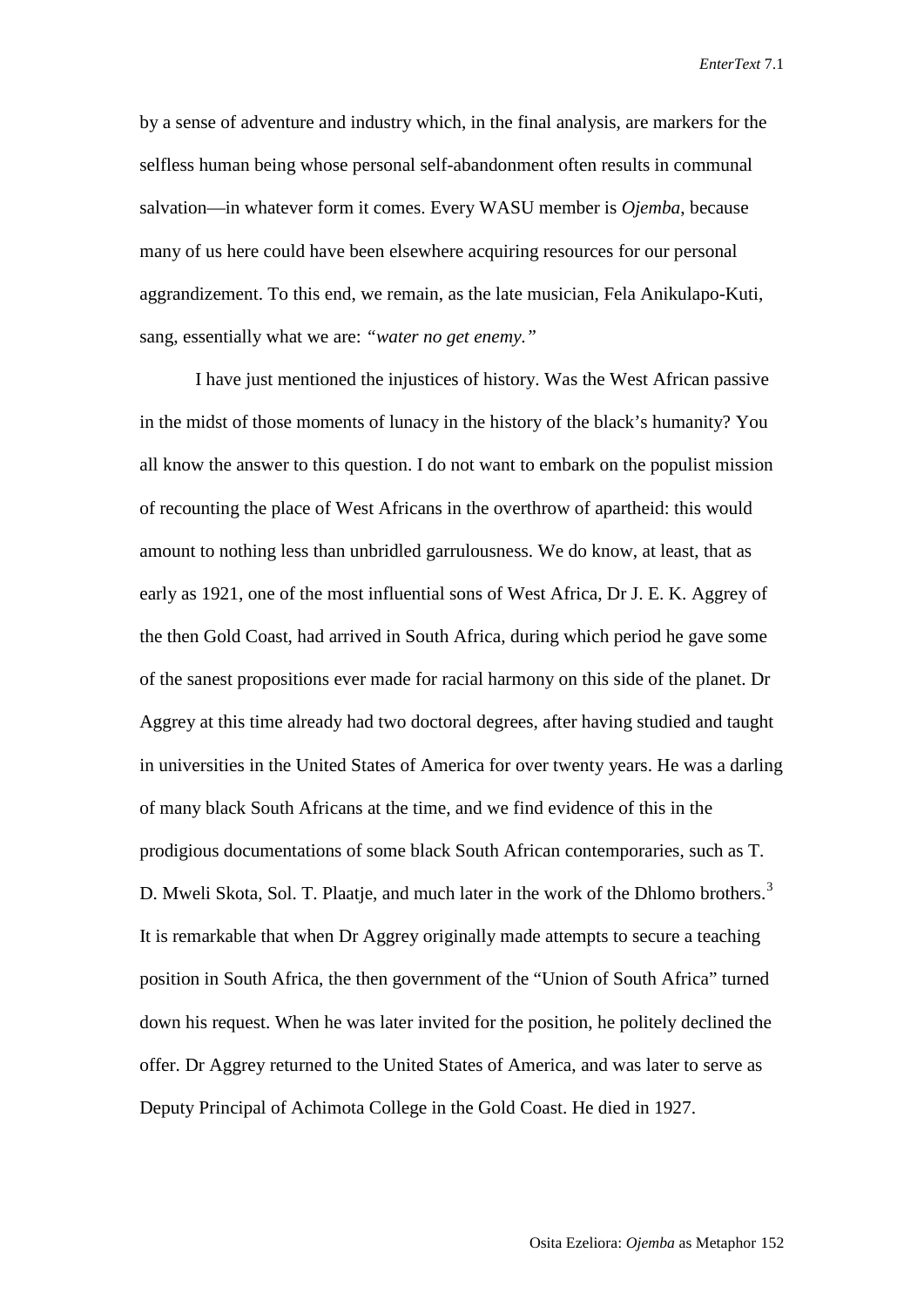Let me, at this point, take another little backward leap into the past. One recalls the immense efforts of African-American freedom fighters prior to, and since, the "Abolition" of slavery and the slave trade; the memories we have of names like Booker T. Washington, W. E. B. du Bois, Marcus Garvey, etc., the immeasurable contributions of Africans in the continent since the mid-nineteenth century, especially those with whom we have come to identify as our nationalists—all their efforts point to that sense of struggle—of beginning to cry—a very difficult task, and yet a very simple one, since the difficulties of beginning to cry simply evaporate once the initial hurdle is crossed.

WASU, the West African Students' Union, had emerged in the mid-1920s, specifically in 1925—like the proverbial early "tear-droplets." It emerged following a number of agitations all over West Africa against colonialist misrule. It emerged essentially as a preparatory ground for a number of West Africans who were later to play significant roles in the political emancipation of Africans from the shackles of Europe's systematic strangulation of Africa's political, economic and socio-cultural sensibilities. In spite of the initial problems it encountered, it left some enduring legacies. Its impact several years later took the form of the September rain: ferocious in its speed, magnificent in intent, bountiful in nature, and silent as the night. The West African Students' Union, although preceded by a number of resistance movements all over West Africa, was a prelude to many more agitations, the formation of youth organisations, political parties, anti-colonialist "riots" and the consequent "liberation" that came to many parts of the sub-region during the course of the twentieth century. WASU was a training ground for the pioneer African nationalists, many of whom were confronted with the denigrating profiling of the black's humanity in the Western imagination.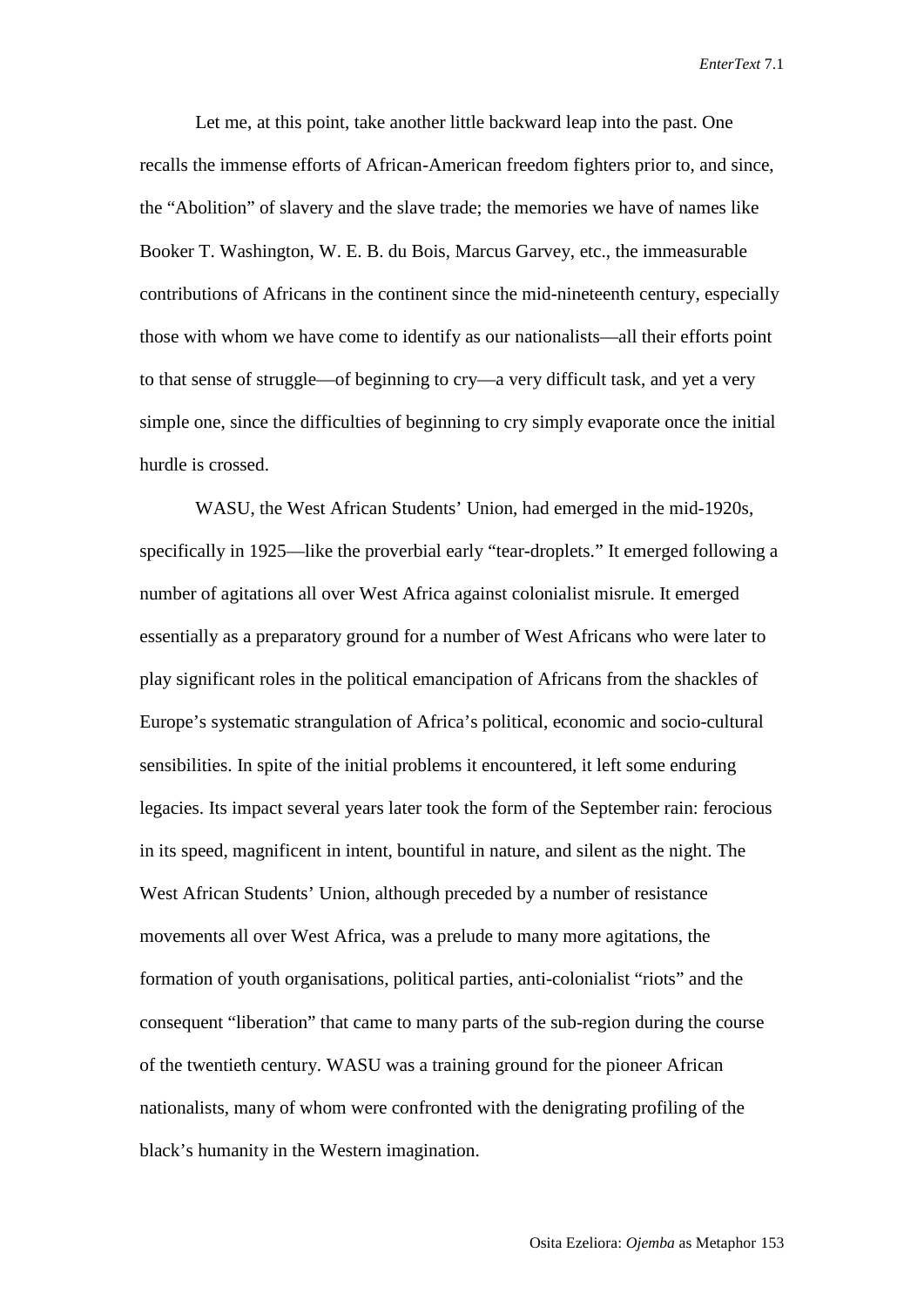The founding president of WASU in 1925, Ladepo Solanke, a Nigerian law student at the time, embraced the union with the utmost passion. Not only did he travel through West Africa to generate funds for the success of the organisation, he successfully mobilised West Africans at London University into cultural debates that anticipated the many transformations that were later witnessed in West Africa.

The nationalist and patriotic ethos of WASU is perceivable in its guiding philosophy. A member of the organisation at the time, another West African from Ghana, J. W. de Graft-Johnson, later published a book, *The Vanished Glory*, which highlights the romanticised nature of its conception of Africa. Ladepo Solanke and his colleagues had eulogised Africa, and it is instructive that the philosophy of "blackism" which Senghor later developed as Negritude in the 1930s pointed to the common frustration of young Africans then studying abroad, be they of Anglophone or Francophone origin. Solanke and his team eloquently reminded all West Africans at the time of their desire to transform Africa in a manner never before accomplished by other human communities outside Africa. I invite them, here, to speak for themselves:

It took the white race a thousand years to arrive at their present level of advance; it took the Japanese, a Mongol race, fifty years to catch up;… There is no reason why we West Africans should not catch up with the Aryans and the Mongols in one-quarter of a century.<sup>[4](#page-12-3)</sup>

So saying, it needs to be observed here that within West Africa itself, a number of agitations against British and French rule were noted as early as the late nineteenth century. In 1897, for instance, the elite in the Gold Coast had formed the Aborigines Rights Protection Society (A.R.P.S.), an initiative that frowned very seriously on colonial policy on land. In 1908, Herbert Macauley (the grand son of Samuel Adjai Crowther) had led a revolt against the imposition of a water-rate on Lagos residents; a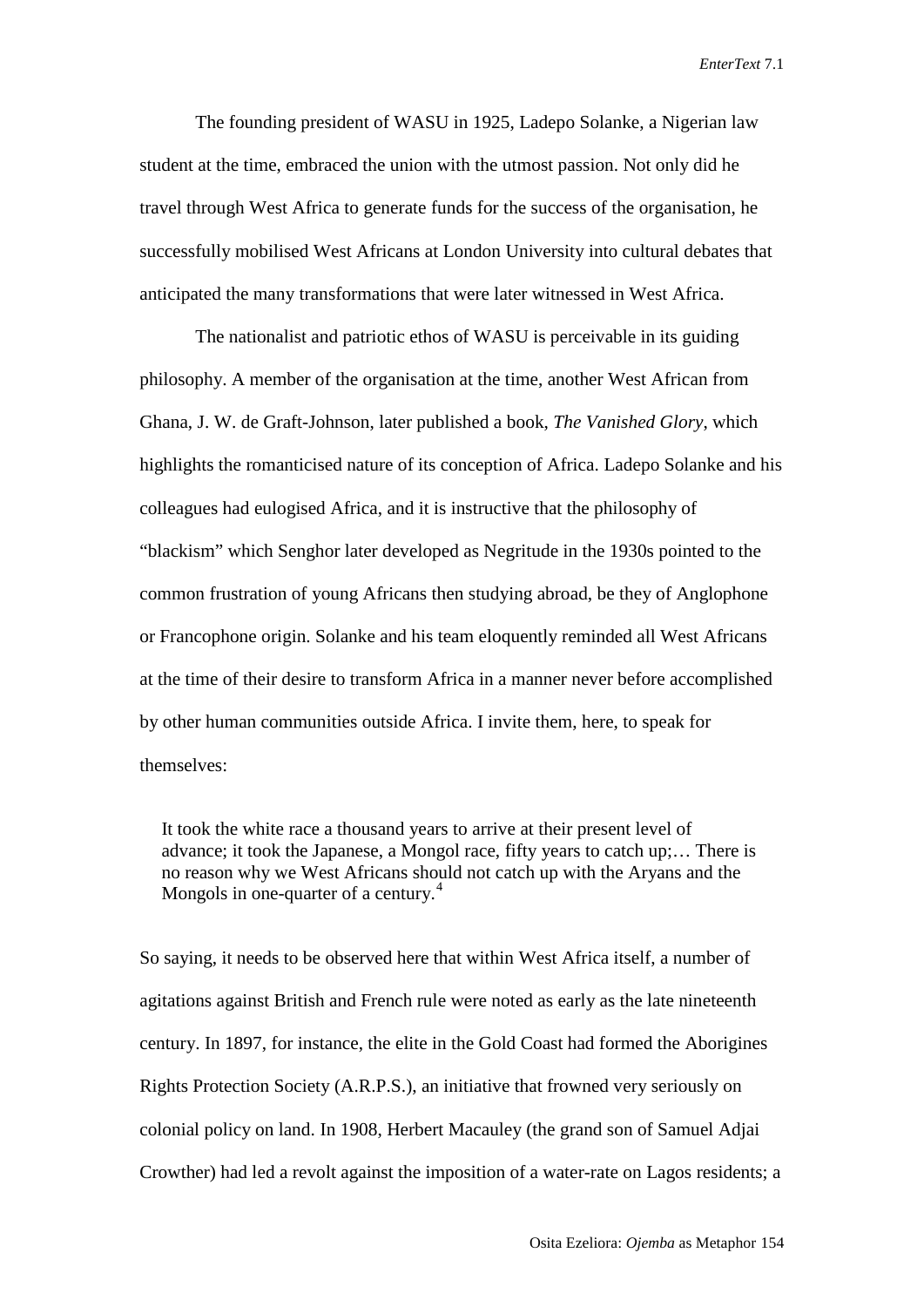number of African church leaders had resisted European priests in their territories; a number of newspapers helped in this regard in projecting the vision of the nationalists toward a more participatory leadership, rather than colonialist autocracy. One recalls, for instance, the immense contributions of such newspapers as *The Gold Coast Leader*, *The Lagos Weekly Record*, and *the Sierra Leone Weekly News* in boosting the confidence of the earliest elite. In 1913, the National Council of British West Africa was formed, and at its inaugural meeting in Accra, six Nigerians, forty Gold Coasters, three Sierra Leoneans and one Gambian were in attendance.

So far, what I have been trying to highlight is that the history of WASU is implicitly tied to the history of African nationalism. But I would like to go a little further to establish the genesis of the struggles. It is commonly accepted that many of the earliest African nationalists were greatly influenced by African-American freedom fighters. By 1900, Sylvester Williams, a West Indian from Trinidad, had called for the first Pan-African congress and, at its first meeting, only three West Africans were present. The concern of the association was basically how to improve the status of the coloured peoples in America. W. E. B. du Bois who was little known at the time was to emerge as "the father of Pan-Africanism." The meeting he organised later in Paris, however, in 1919, saw the attendance of many West Africans. Other congresses that followed were those of 1921, 1923, and 1927. Consistently, though, they called for black solidarity and the rejection of "inferiority" in their relationships with persons of other races. Another major influence on many West Africans in the 1920s was Marcus Garvey, the Jamaican-born, American-based businessman who founded the Universal Negro Improvement Association (U.N.I.A.) in New York in 1920. Garvey consistently called for the establishment of the Republic of Africa "for the Negroes of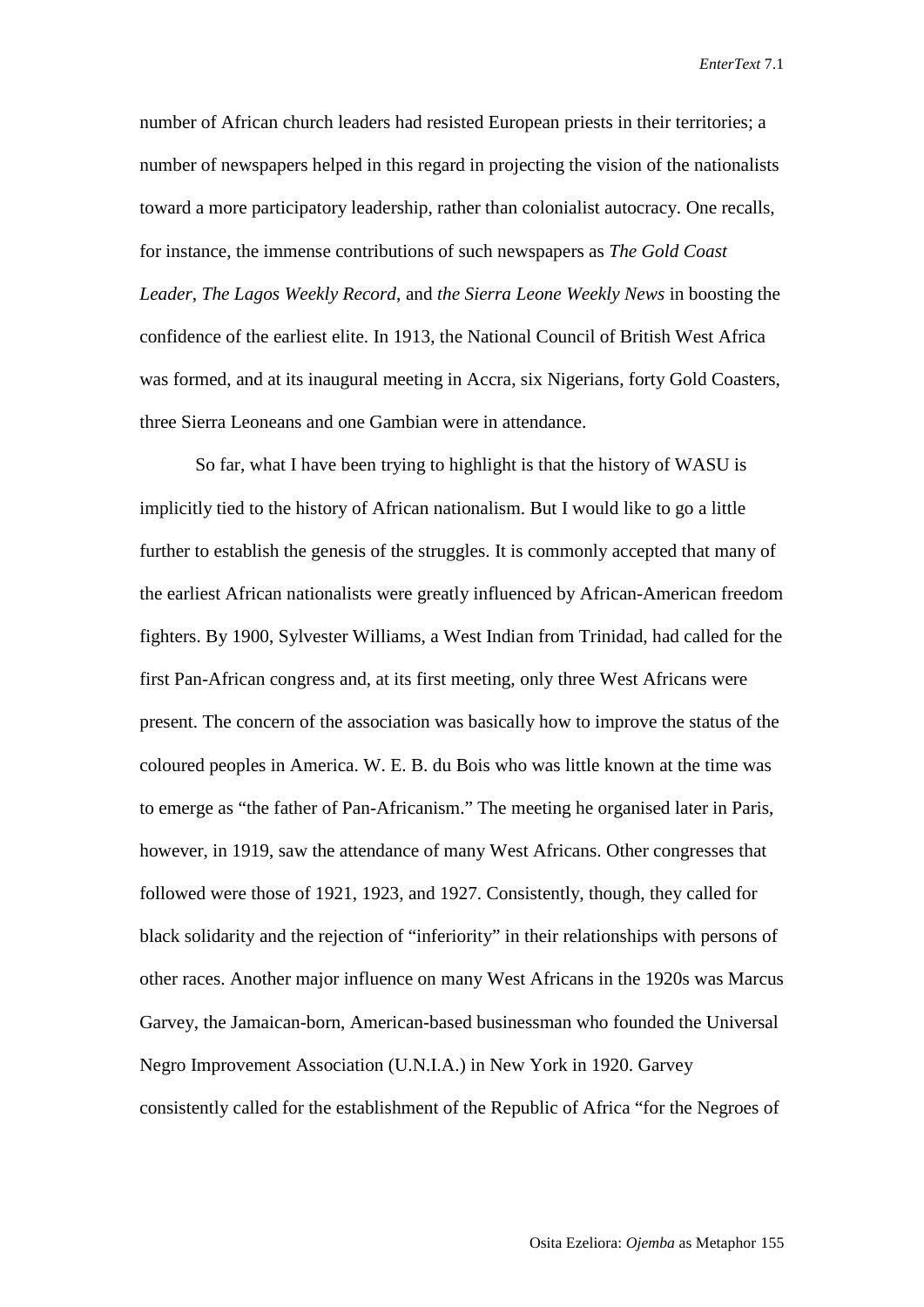this World." Other influences include the thriving independent states of Liberia and Ethiopia, and much later, the Indian independence of 1947.

One observes, here, that there were little variations in the nature of the struggles between British and French West African colonies. In Senegal, for a very long time, Africans were never allowed to represent themselves. Instead, a number of French men and some "mulattoes" represented them. In 1914, however, there was a major development. Blaise Diagne won the election into the French chamber of deputies, defeating six white French men and Francois Carpot, a mulatto. Diagne was re-elected in 1919 after helping to boost the French army in 1916. He remained in parliament until his death in the early 1930s. In Dahomey, revolts against colonialism were even more manifest than in a number of other French West African territories. There was for instance, the Borgu revolution that insisted on Borgu independence from colonial rule between 1915 and 1916. There were also riots in Porto-Norvo in 1923. Other revolts against European colonialism in French West Africa include the many migrations into British West Africa, violent tax riots, and strikes by workers in Guinea, Senegal, Sudan, and Dahomey.

It is significant to remember that at the time, the French government detested all forms of protest, and did every thing within its power to frustrate any myth-maker who might be tempted to dream of the kind of heroism that in any way antagonises French colonial domination. To this end, then, many Africans were arrested and detained for a long time without trial. Some others were deported to places as distant as the desert sections of Mauritania, which in colonial parlance was regarded as "the dry guillotine." Only those Africans who were lucky enough to be in France at the time enjoyed the further privilege of participating in active political discussions without fear of being arrested under the *Indigénat*. Once again, we recall in particular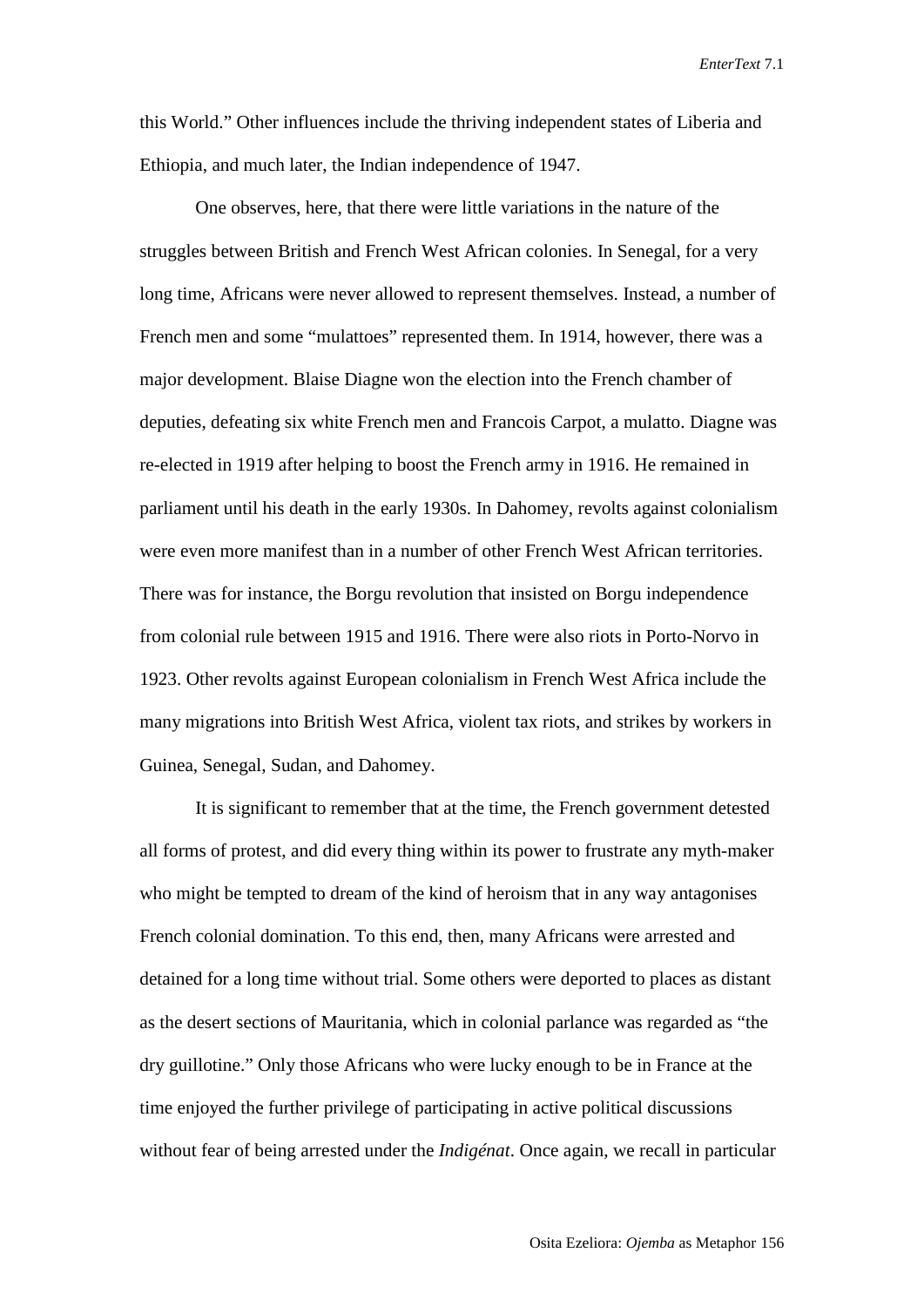the single most important name at the time, Leopold Sedar Senghor, who served in the French army during the Second World War, was a war prisoner, and later became an influential academic and thinker on blackism.

Of the many influences on the emerging elite in French West Africa, the strategic position of the Dakar teachers' institute, the *Ecole Normale William Ponty*, is worthy of note. The institute's liberal tendencies allowed for debates on politics, culture, and allied matters, and it is little wonder that it produced a number of leaders such as Madibo Keta who became President of Mali, Mamadou Dia who assumed office as Prime Minister of Senegal, Hubert Maga who presided over Dahomey, and Quezzin-Coulibaly who emerged as Prime Minister of Upper Volta. In spite of the vibrancy of many of the nationalists, though, politics in French West Africa suffered immensely in 1940 when France fell to the German Army. The Vichy Government that banned all forms of political activity ruled French West Africa, and the colonies had to wait until after the Second World War for the ban to be lifted.<sup>[5](#page-12-4)</sup>

Whether we are talking, then, of British or French West Africa, there is a sense in which it could be argued that the young people of yesteryear who found themselves as members of several unions in France, Britain, and the United States took on the challenge of expunging the oddities of French and British colonialism in the only way they could. Of course, the full impact of WASU could not be ascertained until about ten years later when many of the former students had returned to their countries to play significant roles. As early as 1925, Michael Crowther writes, WASU had "criticised British policy on many issues and demanded radical reforms in the colonial administration."[6](#page-12-5) By 1930, J. B. Danquah had formed the Gold Coast Youth Conference which, although it never graduated into becoming a fully fledged political party, still succeeded in mobilising the citizenry into fuller political consciousness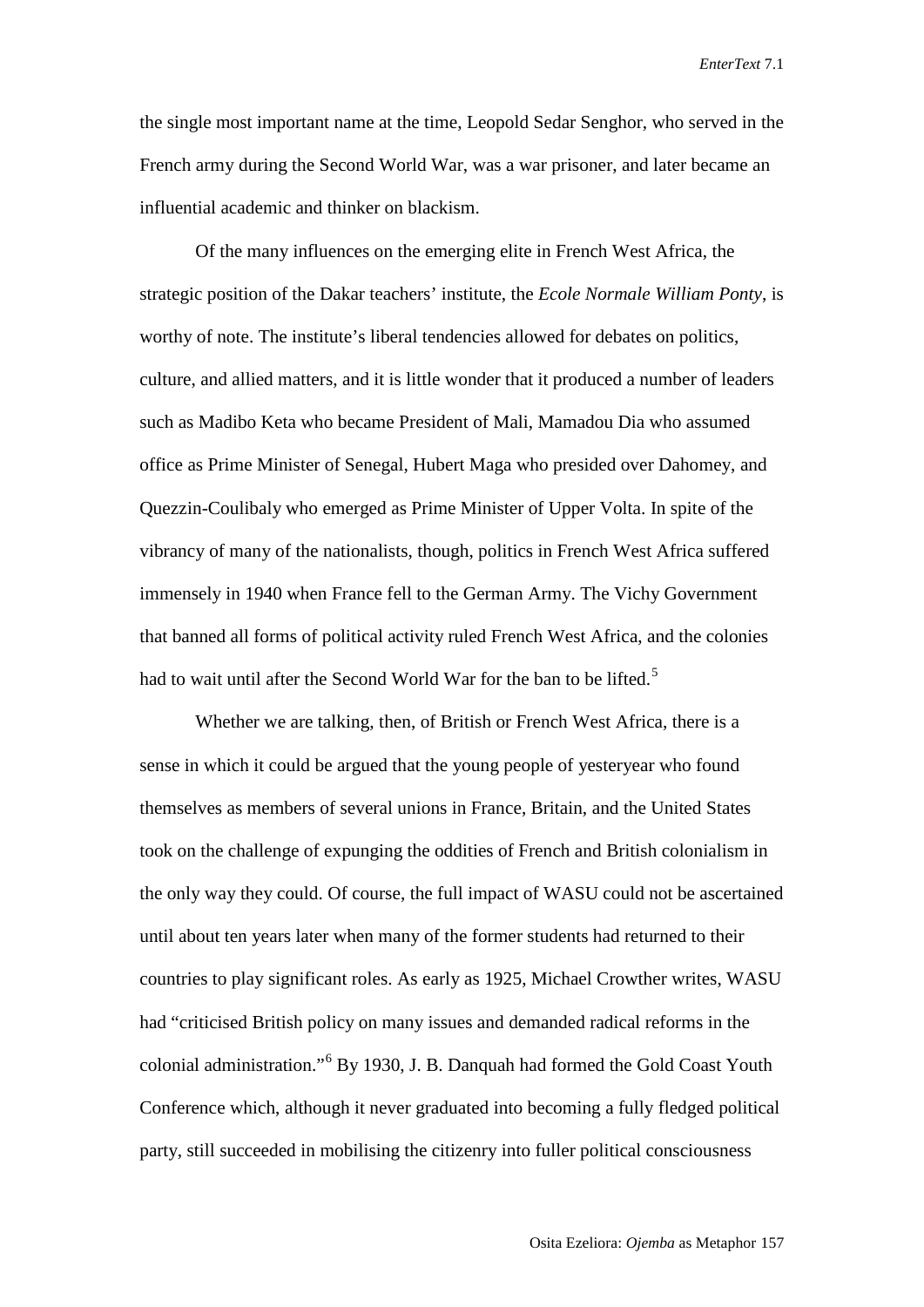through organising cultural and socio-political debates. In Nigeria, former WASU members, especially H. O. Davies—who, while in London, was roommate to Jomo Kenyatta of Kenya—as well as Obafemi Awolowo, and Ernest Ikoli of Nigeria, had founded the Nigeria Youth Movement (N.Y.M.).

The Nigeria Youth Movement battled with Herbert Macauley's Nigerian National Democratic Party (N.N.D.P.) for a very long time. Both "parties" were originally seen as ethnic organisations. In 1937, however, the fortunes of the N.Y.M. changed when it was joined by Nnamdi Azikiwe, one of the most important voices in the Nigerian political terrain, who had studied and taught in American universities after completing two master's degrees, and enrolling for a doctorate in political science. N.Y.M. became more radical, and unlike N.N.D.P., which celebrated its participation in colonial leadership and was lackadaisical over the Italian occupation of Abyssinia, it was particularly furious over the occupation and challenged every colonial leadership in Africa. Given this distinctive antagonistic position, the N.Y.M. gained immense popularity and, by 1938, it confidently defeated the N.N.D.P. by winning the three Legislative Council seats in Lagos. The print media played a very important role, too, in this development. In particular, Nnamdi Azikiwe's *The West African Pilot* and Ernest Ikoli's *Daily Service* were largely instrumental in securing the popularity of the N.Y.M.

In Sierra Leone, too, I. T. A. Wallace-Johnson founded in 1938 the West African Youth League (W.A.Y.L.), which mobilised African labour and preached unity amongst the colonised. Other major figures that played immense roles here are Bai Bureh and Sir Milton Margai.

Although there was no strong political party in the Gold Coast at the time, the Aborigines Rights Protection Society (A.R.P.S.) maintained an impressive presence,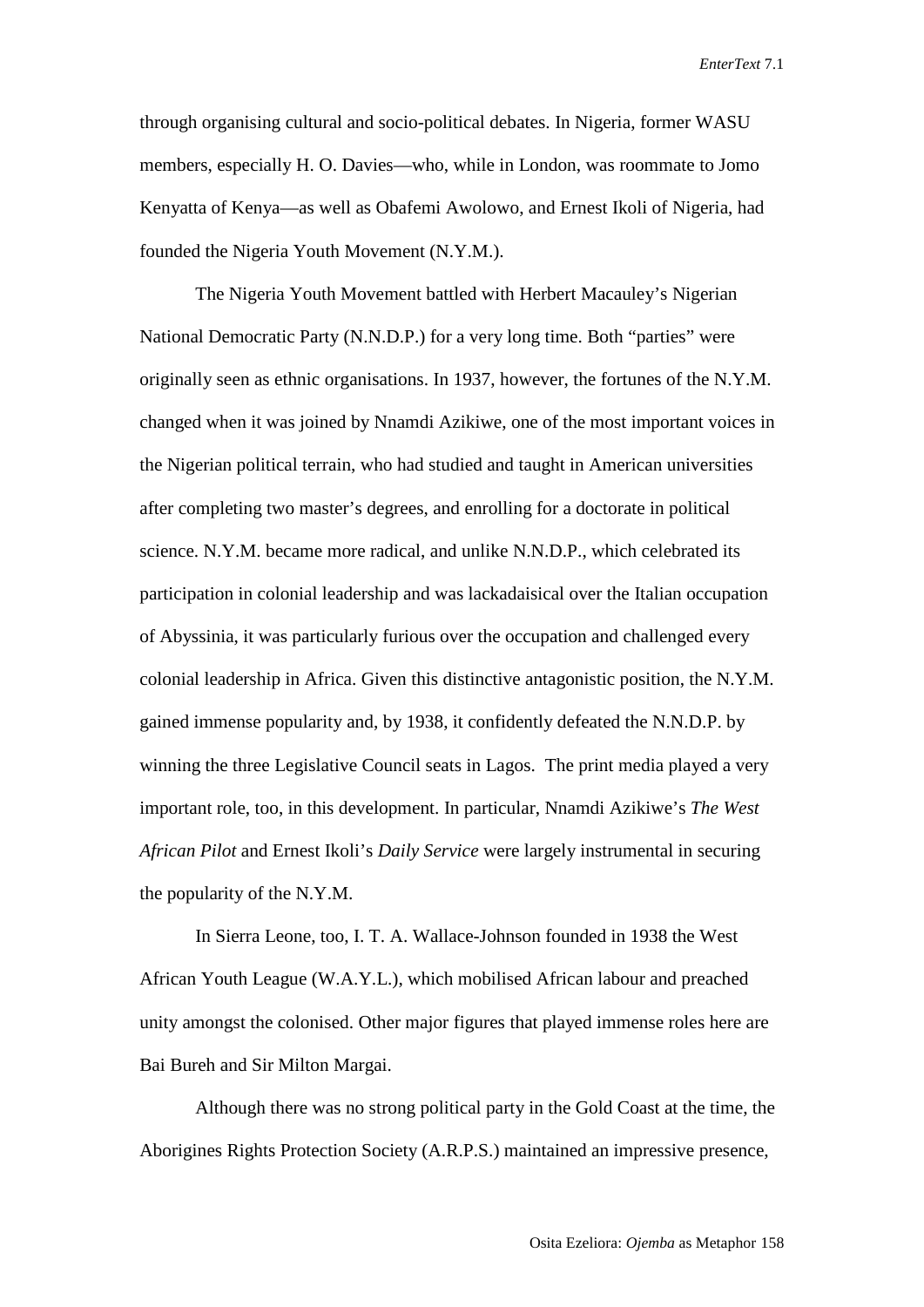and while Herbert Macauley dominated Nigeria's politics till 1937, in the Gold Coast it was J. Mensah Sarbah and J. F. Casely-Hayford who were the dominant political figures until the late  $1930s$ .<sup>[7](#page-12-6)</sup>

There is something very interesting, though, about nationalist movements in West Africa between the 1890s and the 1930s. Except for WASU, whose membership were convinced of the need to fight for the political emancipation of Africans, and the Borgu struggle in Dahomey between 1914 and 1915, in practice, the only major struggle that specifically and unambiguously insisted on independence anywhere else in West Africa came from women. While most male "Nationalists" and "Patriots" sought for recognition and participation in the colonial regimes, available historical accounts of the many revolts, riots, and strikes throughout the region indicate that the women of Eastern Nigeria insisted on self-determination long before it found a place in the idiom of our legendary nationalists. As one account puts it, "[in] 1929-30, there were very extensive disturbances among the women of south-eastern Nigeria which tradition remembers as 'The Women's War'. Beginning as a protest against taxation, it escalated into rejection of the colonial structure and the demand '*that all white men should return to their country so that the land in this area might remain as it was*  many years ago before the advent of the white man."<sup>[8](#page-12-7)</sup>

## **Conclusion**

I've been informed that somewhere in the policies of this university, students are terrorized against maintaining their privacy in fraternities designed for the contemplation of events and developments in their home countries. I've heard it mooted that to be part of the unions of this institution, all private *rapports* between such students must be scrutinised by certain organs of the university. I am yet to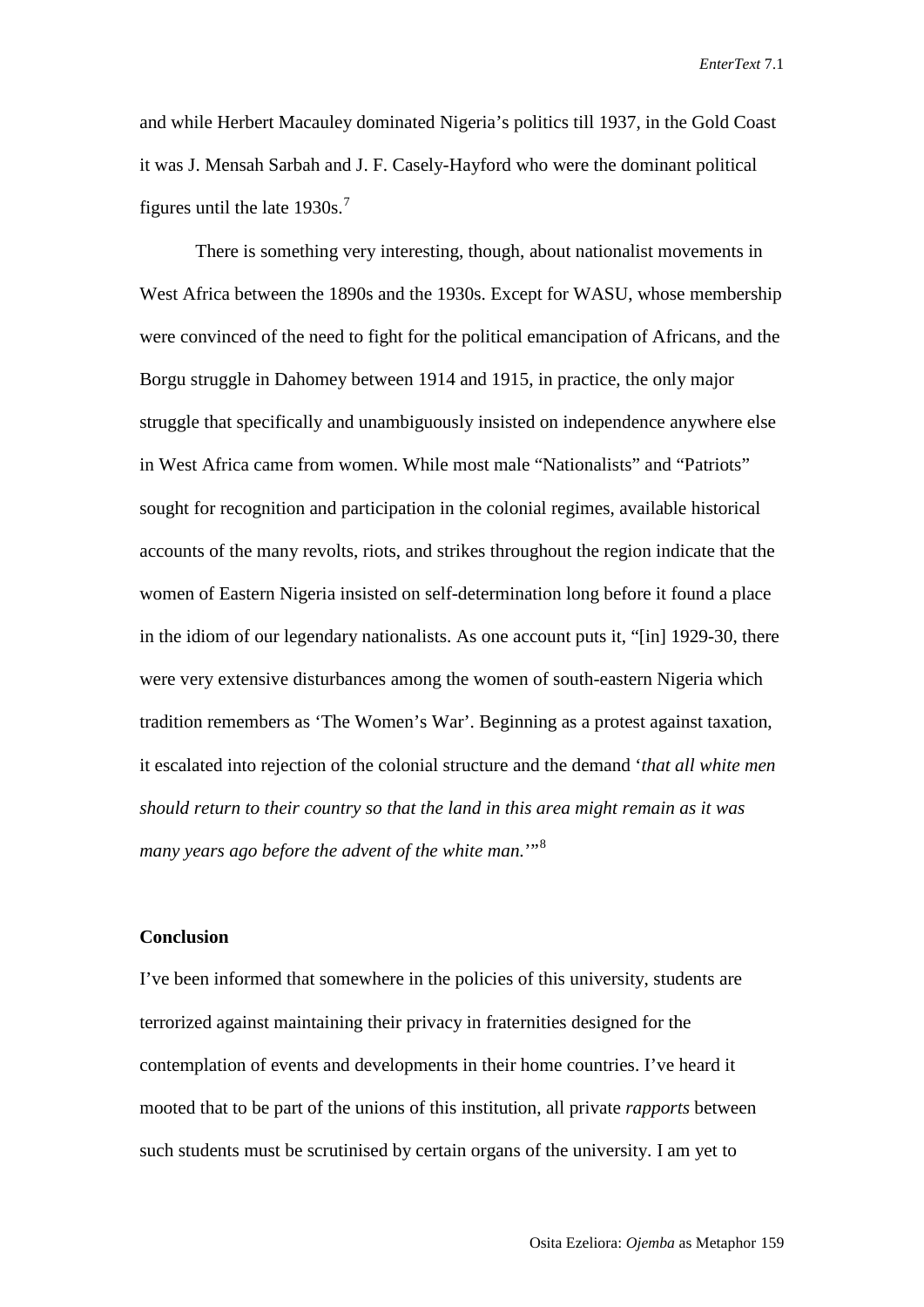ascertain the veracity of this information, given the constraints of time. It is also making the rounds that unions at Wits University, such as WASU, have no right to organise end-of-year get-togethers, and when they insist on holding one, the food, drinks, and allied matters ordered for such occasions can *only* be supplied by a certain capitalist working within the premises of the university. These are strange times! Indeed, very strange times!!

When you ask a woman to provide details of her husband's penis as a condition for recognising her marriage, you are asking for trouble; when you ask a man to provide details of his wife's sexual expertise as a means to judge her character, you are asking for some bigger trouble; when you ask WASU to provide minutes of its deliberations as a condition of recognising the integrity and humanity of West African students, you are carelessly invoking the wrath of our ancestors. As West Africans, we do know what the reactions of our forebears would have been to such unprovoked sacrilege. For sure, Nnamdi Azikiwe would never have accepted it; Abyssinia Nwafor Orizu would never have taken it; J. B. Danquah would never have swallowed it. So also the names you all remember with pride: Kwame Nkrumah, K. O. Mbadiwe, Leopold Sedar Senghor, I. T. A. Wallace-Johnson, J. E. K. Aggrey, Milton Margai, Bai Bureh, Ladepo Solanke, Ernest Ikoli, Louis Hunkarin, H. O. Davies, J. Mensah Sarbah, J. F. Casely-Hayford, J. W. de Graft-Johnson, among others.

Only an institution that regales in the massive production of morons would want such an invasion of privacy to thrive in any unit of its community. Wits University has produced some of the finest minds on the planet, including an impressive number of Nobel laureates. I cannot imagine this great institution having or wanting anything to do with any organisation that insists on *eavesdropping* on the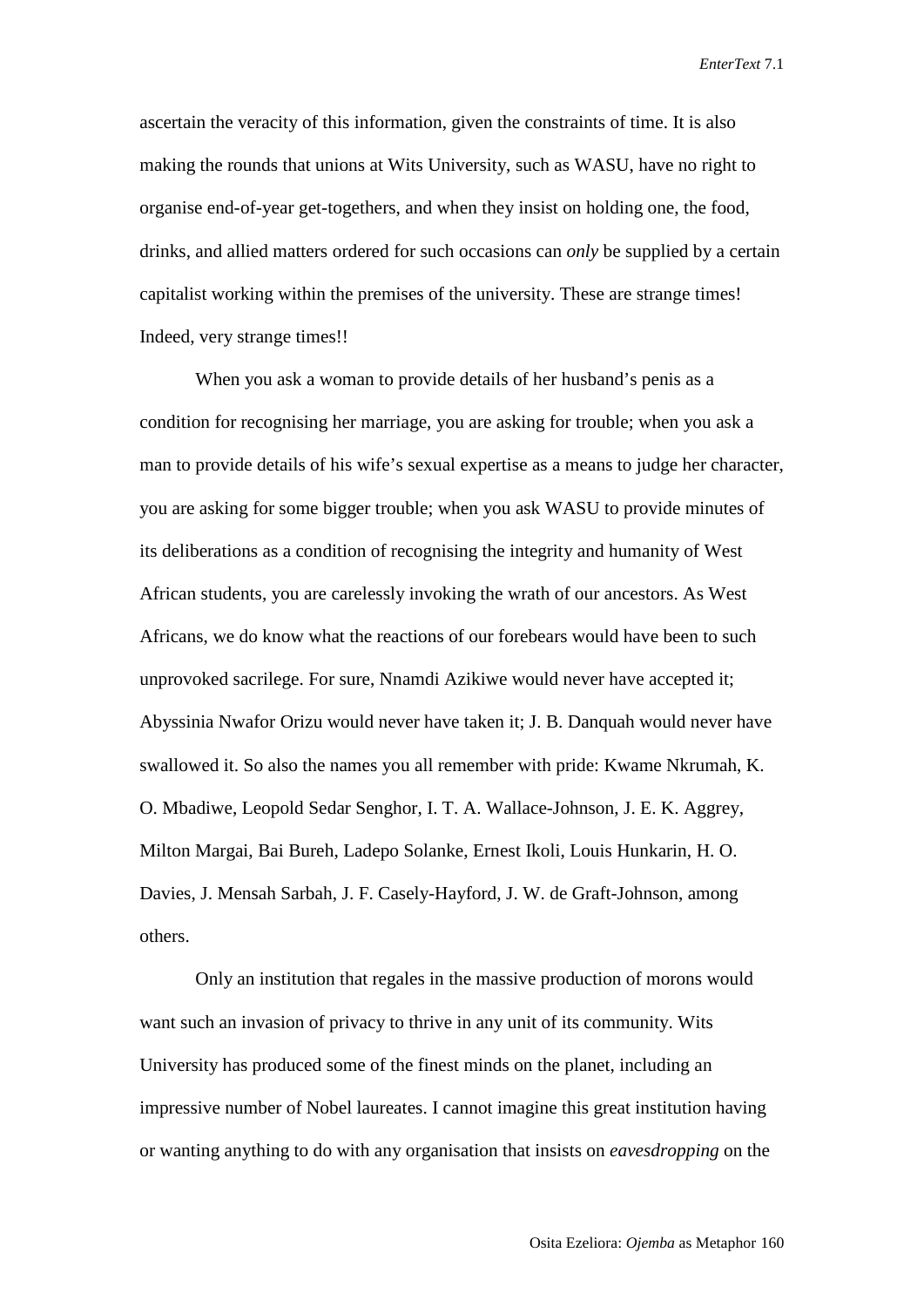private deliberations of "couples" within its homestead. I also hope that no leader of any students' body has opted to abuse his/her privilege. My advice, should it ever be solicited, given any such unpleasant circumstance, is simply that the monkey's fingers be quickly withdrawn from the boiling soup-pot, before it transforms into human fingers.

WASU has come to stay, and it is prepared to continue the battles of our forebears. Accepted, the challenges are immense: our forebears had the honour of fighting the strangers from abroad; today we are confronted with the unhealthy task of fighting our own relatives. Our forebears were united by a humanistic value system attuned to psychological and political freedom; ours is consistently oscillating between annihilation and survival. The successes of our forebears have been resurrected in our time, but this time, too, it has been complicated by a total loss of values and the idolisation of material acquisition. Our forebears had the mission of leaving positive legacies to their descendants; today, our cherished mission is to have these legacies consumed in the avarice of our new leadership who plunder the available resources, and stash away available funds into Western banks. Do we still wonder why we are "Unfortunate Children of Fortunate Parents" as 'biodun Jeyifo recently argued? In simple terms, our problems are far more complex than those of our forebears.

But we should not capitulate to despondency. As WASU members, let's continue to provide to our traditional and diasporic "homes" the necessary mobilisation that our people need in the face of tyranny, and further contribute to restoring confidence to the larger masses of our people. We must not allow, in the process, petty-minded gossips to disrupt our mission with their provocative insults on

Osita Ezeliora: *Ojemba* as Metaphor 161